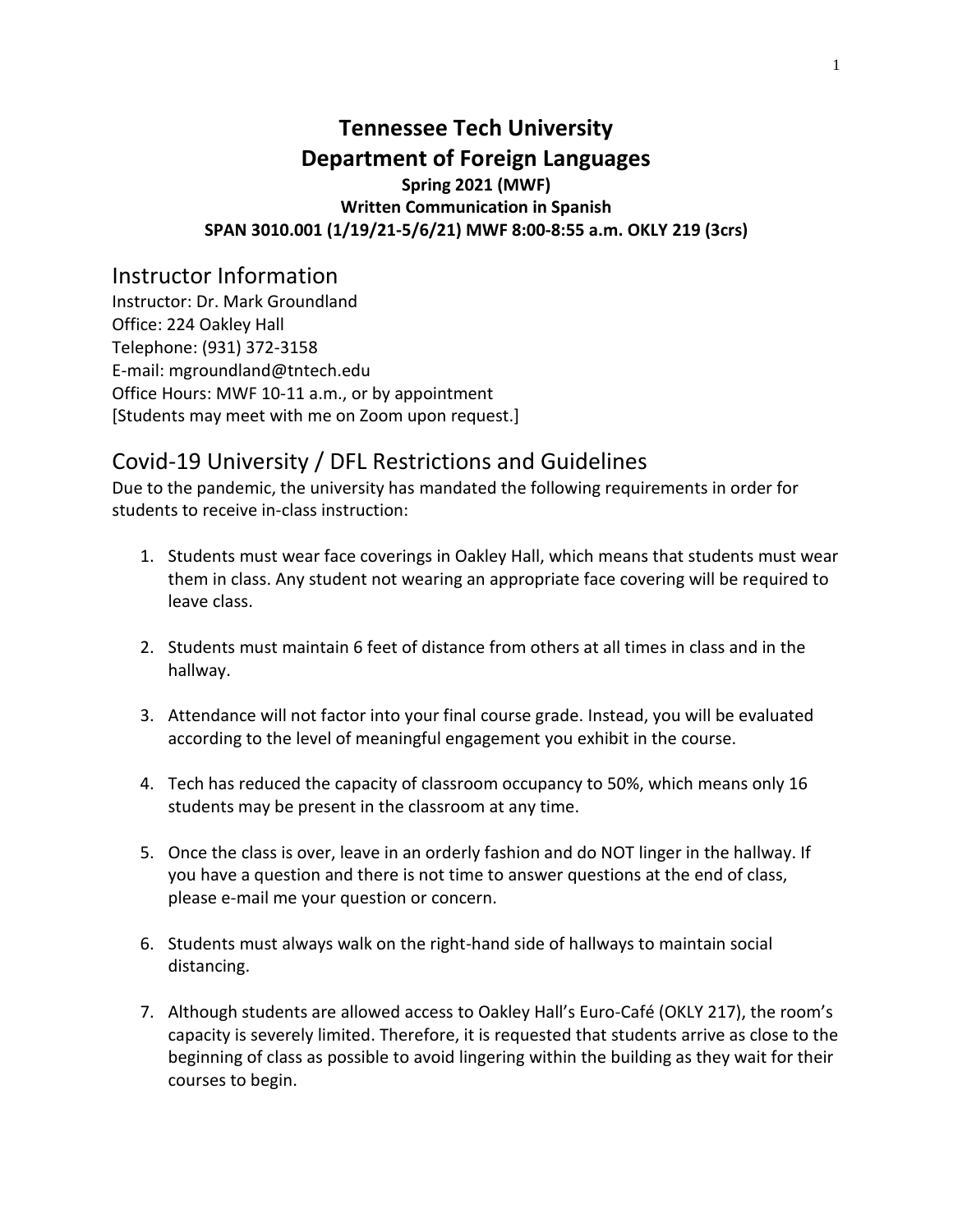- 8. A student displaying any symptoms of COVID-19 is expected to self-quarantine immediately, in an off-campus residence if possible, and call Health Services at 931-372-3320 to arrange for medical care and/or COVID-19 testing or to seek medical care and/or COVID-19 testing off campus.
- 9. A student awaiting the results of a COVID-19 test will be required to self-quarantine, In an off-campus residence if possible, until the results are reported.
- 10. Students who test positive for COVID-19 must remain in quarantine, in an off-campus residence if possible, until Health Services releases the student to return to class.
- 11. Students will direct all requests for excuses for class absences related to COVID-19, regardless of where the COVID-19 testing is performed, to Health Services.
- 12. Based on Health Services' recommendations, Student Affairs will provide notifications to faculty members of student absences and the expected length of the absence. No health related information may be released in this notice.

# Course Information

Prerequisites SPAN 2020 or permission from instructor.

# Required Texts

**•** Cañón, Paula. Taller de escritores. Grammar and Composition for Advanced Spanish. 3<sup>rd</sup> ed. Boston: Vista Higher Learning, 2021.

# Also Required

- Composition notebook for weekly writing assignments.
- Regular notebook for note-taking and in-class exercises.

### Highly Recommended Resource

- Dozier, Eleanor and Zulma Iguina. *Manual de gramática: Grammar Reference for Students of Spanish*. 6th ed. Boston: Cengage Learning. 2017.
- Spanish / English dictionary

# Course description

SPAN 3010—Written Communication in Spanish I (Lec. 3. Credit 3.) Grammatical expansion and analysis, study of idiomatic expressions, and composition. Required for majors. Foreign language majors must pass this course with a C or better in order to continue to the next course in the sequence.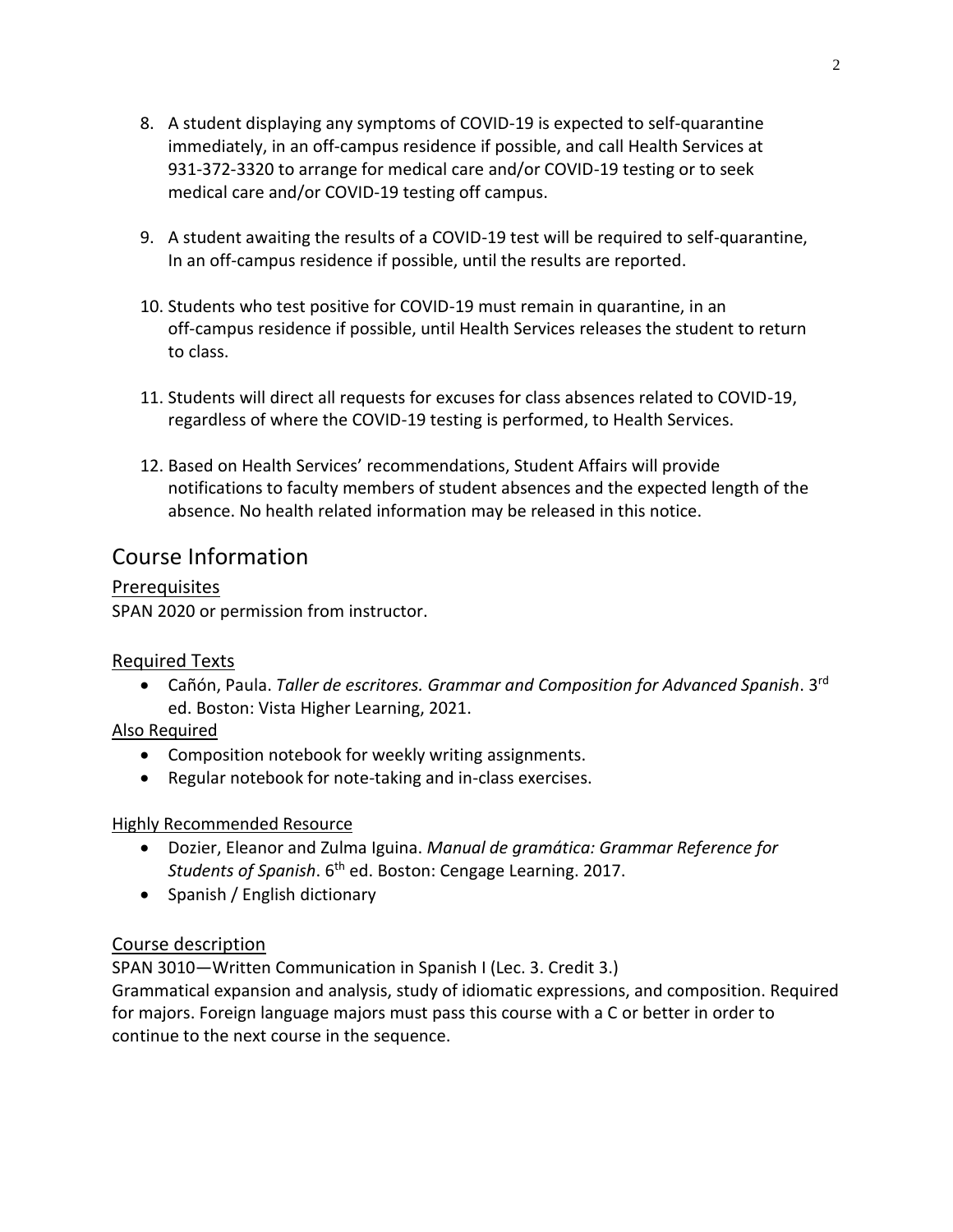### Student Learning Outcomes

The overall objective of this course is to develop effective tools for writing clearly in Spanish. Students will review and build upon complex grammar structures and use them correctly in different writing styles.

Upon completion of this course, students will

- Know that writing effectively is a process done in stages (brainstorming, dictionary usage, outlining, writing, editing, revising) **Communication: Interpersonal (Write)**
- Review and refine Spanish grammar structures as they apply to different types of writing (descriptive, narrative, expository, persuasive) **Communication: Interpersonal (Write)**
- Improve the expression of ideas through writing (directly and indirectly, objectively and subjectively) **Communication: Interpersonal (Write) Communication: Presentational (Write)**
- Develop critical thinking skills and express ideas clearly through writing **Communication: Interpersonal (Write) Communication: Presentational (Write)**
- Refine their reading skills and appreciate native texts and their use of style and grammar to express ideas **Cultures: Relating Cultural Practice to Perspectives (Investigate, Explain, Reflect) Cultures: Relating Cultural Products to Perspectives (Investigate, Explain, Reflect)**

# Methodology

The best way to improve writing is to write. This course uses the communicative approach to improve writing skills. Students are responsible for reviewing grammar and stylistic explanations at home and will use these tools in class to write effectively in different registers and writing styles. Students will work in groups to peer edit their writing and learn from mistakes. This is part of the writing process and learning process.

• Students may use a dictionary when composing compositions in class. The use of technology will be limited.

# Topics

A detailed listing of topics covered can be found in the Schedule of Assignments.

# Evaluation

|           |            |          |            | The following grade criteria will be used to determine the final grades for this course: |
|-----------|------------|----------|------------|------------------------------------------------------------------------------------------|
| A: 90-100 | $B: 80-89$ | C: 70-79 | $D: 60-69$ | F: 59 and below                                                                          |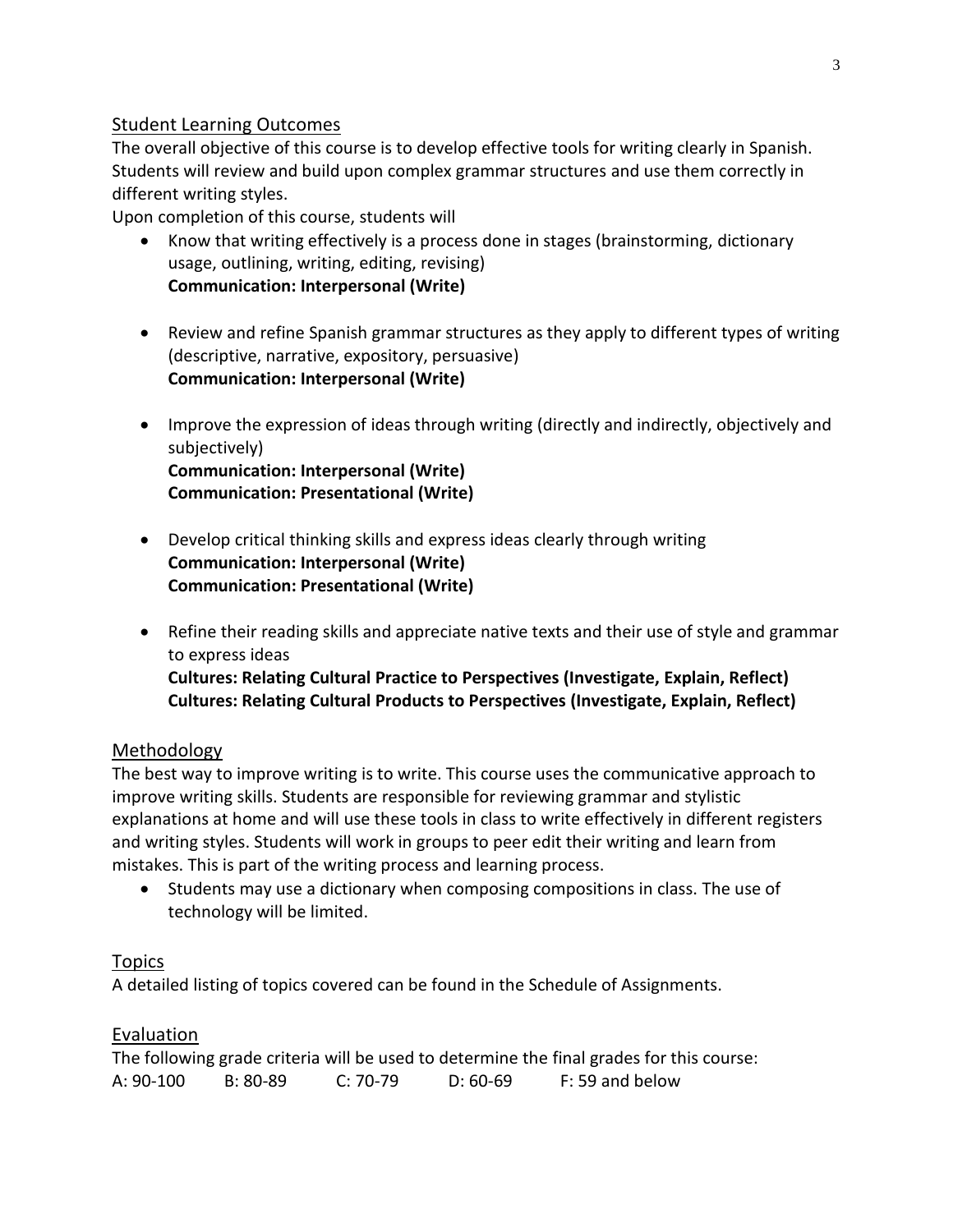GRADING BREAKDOWN: The course grade will be determined as follows: Composiciones (6): 60% Participación en clase (6): 18% Tarea/Pruebas: 13% Diario: 9%

#### Compositions

Students will prepare six (6) compositions according to the assignment schedule. Student will compose a rough draft in class without any technology. They will then edit the draft according to the feedback (symbol system) and submit a typed and double-spaced final draft prepared outside of class. If any form of plagiarism is detected (see plagiarism statement), the student will receive a zero (0) for the assignment. Students must submit their own work.

#### Participation

Each student is expected to participate actively in each class. Participation is evaluated on a daily basis and this grade, there are six (6), will be calculated after each chapter. See explanation sheet on grading participation. While there is no absentee policy due to the COVID-19 pandemic, unexcused absences WILL factor into the participation grade. Therefore, it is imperative that students communicate with the professor in a timely manner about their absences.

#### Homework/Quizzes

Frequent quizzes will be given on grammar / vocabulary topics studied at home.

Your instructor will assign homework almost daily. It is essential that students review, correct, and understand their mistakes; this process is an essential one when learning any subject. Students must complete the exercises in a timely manner, according to the attached class calendar.

#### Diario

Students will receive a weekly topic about which they will compose 1-2 pages in their composition notebooks. Students will not have the opportunity to revise these weekly assignments. Furthermore, no late work will be accepted if no legitimate excuse is provided.

#### University Plagiarism Policy

**"Plagiarism.** When you use (for example, quote or even summarize or paraphrase) someone else's media, words, data, ideas, or other works, you must cite your source. You should be especially careful to avoid plagiarizing Internet sources (for example, e-mail, chat rooms, Web sites, or discussion groups). It does not matter whether you borrow material from print sources, from the Internet, from on-line data bases, or from interviews. Failure to cite your source is plagiarism. Students who plagiarize may receive an "F" or a "0" for the assignment, or an "F" for the course" (*TTU Student Handbook*)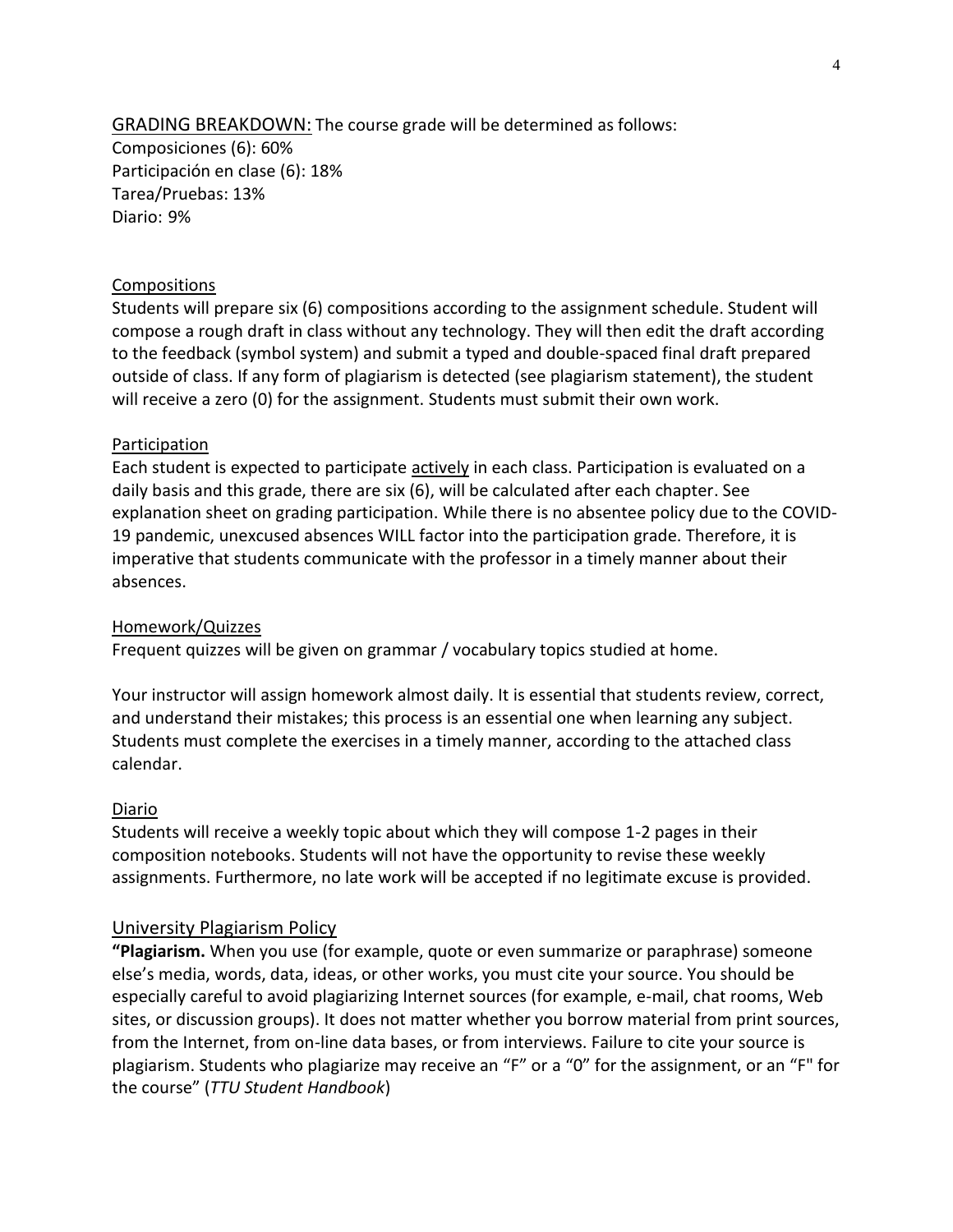Furthermore, the instructor will know the writing proficiency of his students. He will not grade assignments that are obviously someone else's work.

### Attendance

Attendance is mandatory in this course. While the absentee policy has been suspended this semester due to the COVID pandemic, it is still extremely important to attend class and complete your online assignments in a timely manner. Students will be successful if they regularly come prepared to class. The opposite is also true…

ALL unexcused absences will count as a zero (0) for the day's participation grade.

An excused absence is one that occurs due to illness, injury, or death in the student's immediate family. The student must verify these circumstances with official letters as soon as they return to class. No excuses will be accepted one week after the circumstance occurred.

Please note: If you are participating in any university-sponsored event in which you must be absent from class, an official letter from a Tech faculty or staff member must list these dates and be presented to the professor at the beginning of the semester.

### Course Requirements

A serious commitment to the study of Spanish is expected from each student. Students must promptly complete assignments BEFORE class. Punctuality and speaking Spanish in class are expected and required.

Please note that the classes are conducted in Spanish.

### Student Conduct

The Department of Foreign Languages aims to provide an optimum learning environment in its classes. Students must also be responsible to meet this end. Therefore, we require that:

- All cellular phones be turned off during class,
- Students be respectful of the professor and their fellow students,
- And, finally, students must arrive on time and leave at the end of the class.

Any deviations from these minimum expectations will result in the lowering of your class participation grade, and, if irresponsible behavior should continue, your final grade may be affected.

### Make-up Policy

Students cannot make up any work missed, except for major compositions. 5 points will be deducted from the students' composition grade for each day missed. If students miss a class with a legitimate excuse (see attendance), then the assignment will not count for or against them.